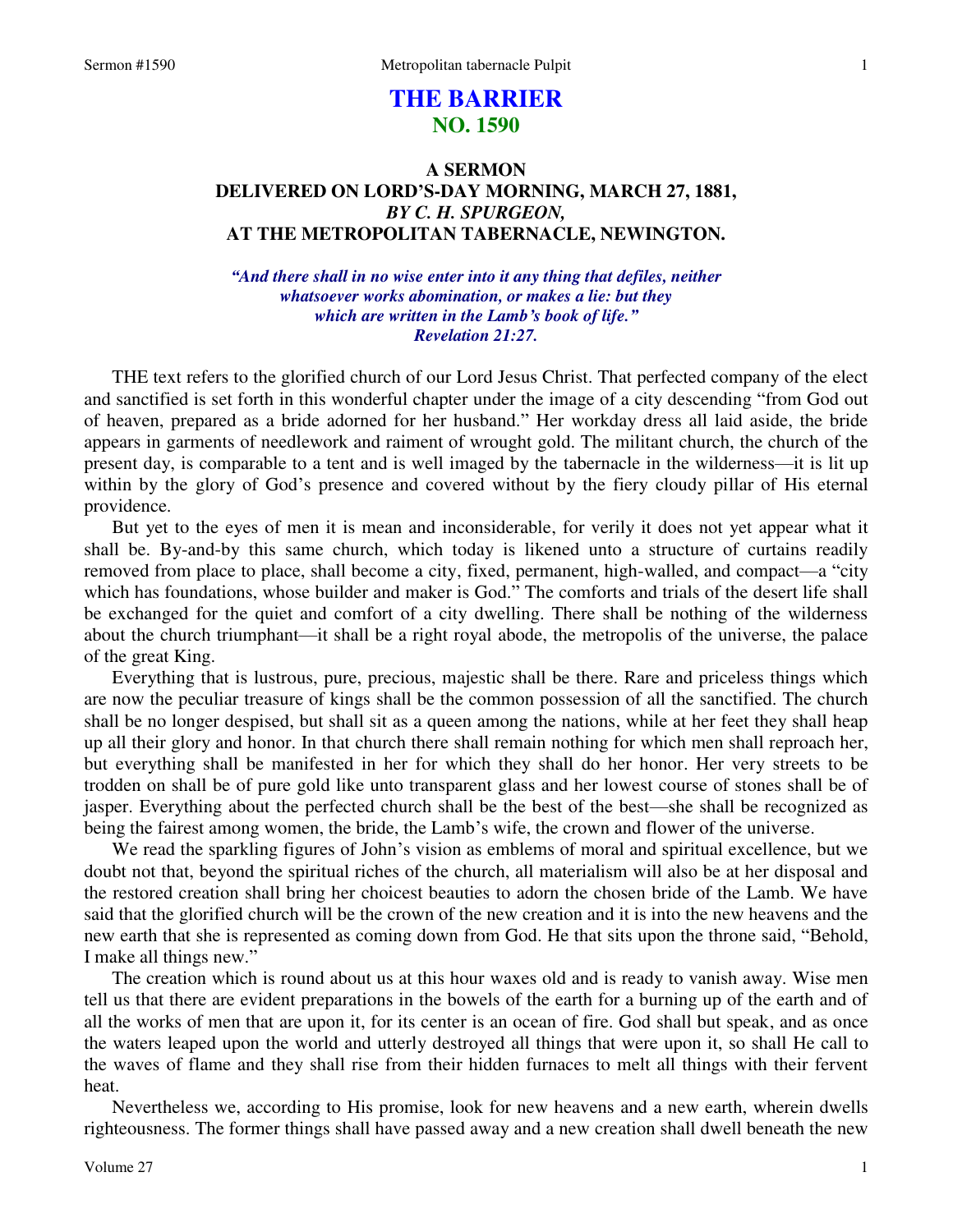heavens, filling up the new earth—and the flower and perfection of the new creation shall be the church of the living God in her full bloom and perfectness.

 Even now the regenerate are a kind of first fruits of God's creatures, the forerunners of the renewed universe. But then they shall be its center and glory. The new birth is the beginning of the new creation—we lead the way, even we who are the church of the firstborn, but the whole creation groans to follow us so as to be delivered from the bondage of corruption into the glorious liberty of the children of God.

 It is the glorified church, I say, that is here spoken of and hence the text may be said to refer to heaven, for at the present moment the nucleus of the glorified church is in heaven and from heaven every defiled thing must be shut out.

 Hence, too, it may refer to the kingdom of the millennial age, when the saints will reign with Christ upon the earth for a thousand years, when even upon this battlefield our conquering Leader shall be crowned with victory, and where His blood was shed, His throne shall be set up, for among the sons of men shall He triumph, even among those that spat in His face.

 The text may also be read as including the eternal world of future bliss, for of that glorious, endless, undefiled inheritance, the church glorified will be the possessor, but out of her shall long before have been gathered all things that offend and them that do iniquity. From heaven and from all heavenly joys and states, sin must be shut out. Into the perfected church there shall never enter anything that defiles, and from all its honors and rewards every polluted person is shut out by immutable decree.

 I should like you for a minute or two to think of that perfected church as she is described in this chapter, for it is a description worthy of the profoundest study. What glory will surround the risen saints in their capacity as the city of God—"having the glory of God"—says the eleventh verse. What a glory of glories is this! Even now, my brethren and sisters, you that are in Christ possess the grace of God, but you shall by-and-by conspicuously shine with the glory of God. At present you share in the dishonor which falls to the lot of your Master and His cause among a wicked generation, but then you shall share in the glory which is the reward of the travail of His soul. "Then shall the righteous shine forth as the sun in the kingdom of their Father."

 How glorious will that church be whose light shall be the presence of God Himself—light in which the nations of them that are saved shall rejoice. O my God, write my name among them! And to that end write me among Your persecuted saints below. Well may we be content to endure what little shame shall come upon the church militant on earth if we may participate in the honor of the church glorified above, for this is a glory which excels, "having the glory of God."

 The city is described as exhibiting great massiveness, for the length and the breadth and the height of it are equal. It is a solid square, perfect and compact—

### *"Thy walls are made of precious stones, Thy bulwarks diamond square."*

What a church will the church of God be in those happier days! Now she is as a rolling thing, removed as readily as a shepherd's tent, but then she shall stand firm as a cube which rests upon its base.

 We watch the church of God sometimes with trepidation and alarm, for though we know that the gates of hell shall not prevail against her, yet her feebleness makes the timid tremble. But in her state after the resurrection there shall remain no signs of feebleness, for that which was sown in weakness shall be raised in power. She shall be a city the like of which has never been beheld, whose foundation shall be deeper than the depths beneath and her towers shall reach above the clouds. No institution shall exist so long or flourish so abundantly as the church of the living God.

 When you think of the massiveness of the church of God settled in her place by the Almighty Himself who has established her, remember at the same time her vastness, for a multitude that no man can number shall be comprehended among her inhabitants—her census shall prove her citizens to be as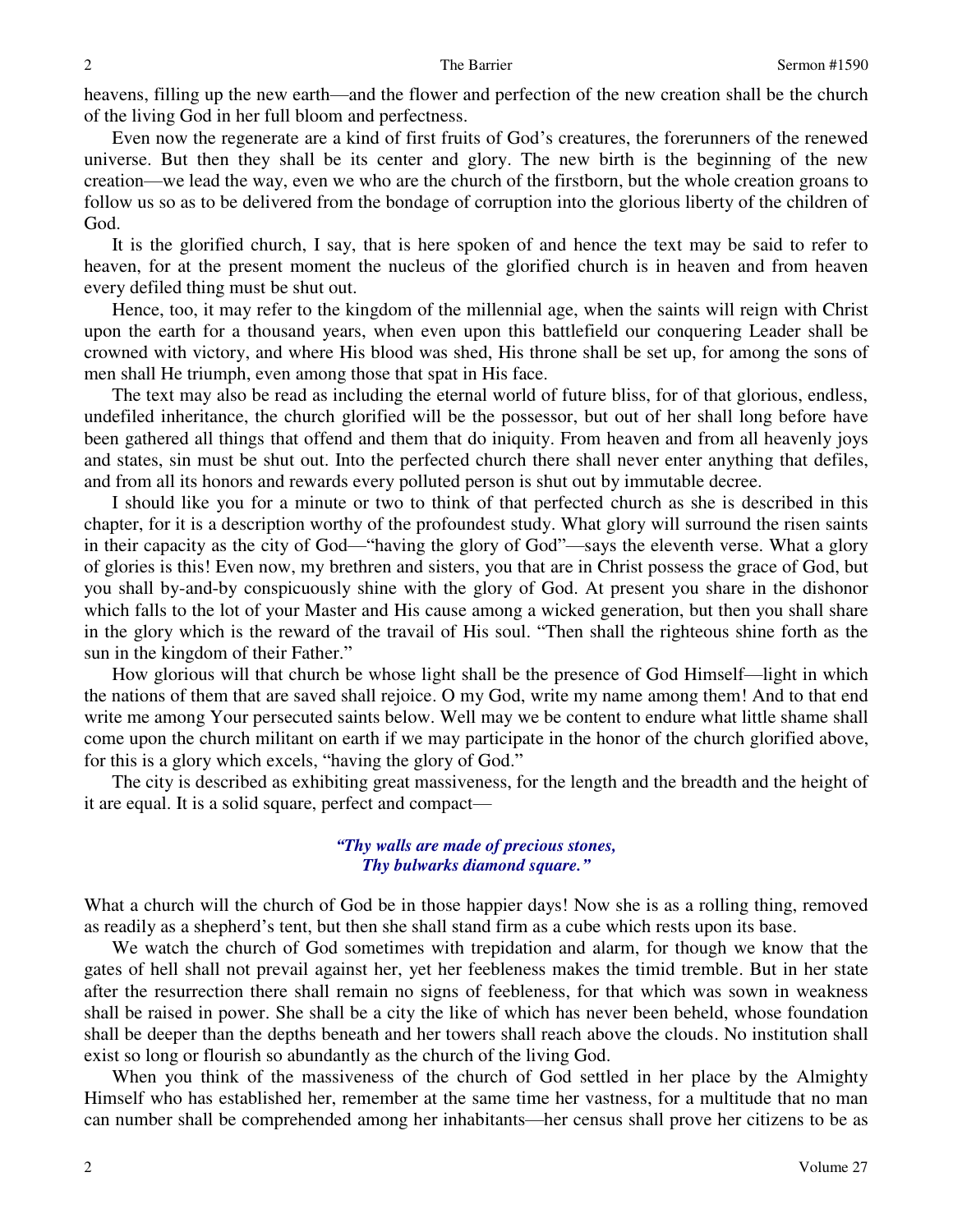the stars of heaven for multitude. Her stones shall not lie cut about as a little heap, but from her vast foundation the living stones shall rise course upon course, twelve foundations of jewels, till "the mountain of the Lord's house shall be exalted above the hills."

 I say again, write my name down among the dwellers in the great city! What higher honor can I crave than to have it said, "This man was born there"? To be numbered with princes, to be named with emperors—what of it! Your golden fleece, silken garter, and gilded stars are all poor toys—true glory lies in being part and parcel of the church—today despised and rejected by men, but which shall ere long look forth fair as the sun and astonish the world with the brightness of her rising. Ambition's self needs ask no more than citizenship in the heavenly Jerusalem.

 The perfection of the church is set forth in her being foursquare, her value in the sight of God by her walls being composed of the rarest gems and her delights in the variety of the sparkling jewels which bedeck her, there being scarcely one precious stone omitted of those that were known to Orientals, while some are mentioned which are scarcely known to us at all. All manner of joys and treasures and pleasures and delights, every form and shade of excellence, virtue, and bliss shall belong to the perfected ones when their number and character shall be complete and they shall be comparable to the city of God.

 The safety and quiet of the church is set forth by her gates forever open. In times of war the city gates are fast closed, but for the New Jerusalem, there will remain no fear of foe, no need to set a watch against an invader. Gog and Magog will be slain, and Armageddon's battle fought and finished and unbroken rest shall be the portion of the glorified. Write my name among them, O my God, and permit me to enter into Your rest.

 Best of all, remark how holy the church will be. She shall have no temple within her walls, for this simple reason, that she shall be all temple. She shall have no spot reserved for sacred uses, because all shall be "holiness unto the LORD." The divine presence shall be in all and over all, and this shall be the joy of her joy. "The glory of God did lighten it, and the Lamb is the light thereof."

 Brethren, the glory of the church even here below is the presence of God in her midst, but what will that presence be when it shines forth in noonday brightness—when spirits strengthened for the vision shall endure with transport the full splendor of JEHOVAH's throne? Tongue cannot tell the glory, for thought cannot conceive it. Write my name among the blessed who shall see JEHOVAH's face. O living God, my soul thirsts after You. To dwell in Your presence is the summit of the soul's delight. To be with You where You are and to behold Your glory is the heaven of heaven. To what beyond this can thoughts aspire?

**I.** It being declared that the glorified church is to be all this, and a great deal more, of which we cannot now speak particularly, we may well long to enter within her gates of pearl. But what says the text? I beseech you listen attentively to the solemn sound of THE WORD OF EXCLUSION—"There shall in no wise enter into it any thing that defiles, neither whatsoever works abomination, or makes a lie."

 Listen, I say, to this word of exclusion, though it sounds like a death-knell in my ears. Learn that it can be abundantly justified to the conscience of all thoughtful men. Learn that your own soul, if it be honest, must set its seal to the sentence of exclusion. This is no arbitrary decree, it is a solemn declaration to which all holy spirits give their willing assent and consent—an ordinance of which even the excluded themselves shall admit the justice.

 For, first, *it is not meet that so royal and divine a corporation as the glorified church of God should be ruined by defilement*. God forbid that "her light, which is like unto a stone most precious, even like a jasper stone, clear as crystal," should ever be dimmed by the breath of sin. How beautiful was this fair world in the early morning of her creation, when the dew of her youth glistened upon her, and the sunlight of God made her face to shine. Keep watch and ward, you shining ones, that this beauty be not marred! Let watchers and holy ones fly round the new-made world to drive far hence the apostate spirit and his fellows who kept not their first estate. Sad was the hour when with dragon wing the fallen spirit descended into Eden, advanced to mother Eve and whispered in her ear the fell temptation. Oh, you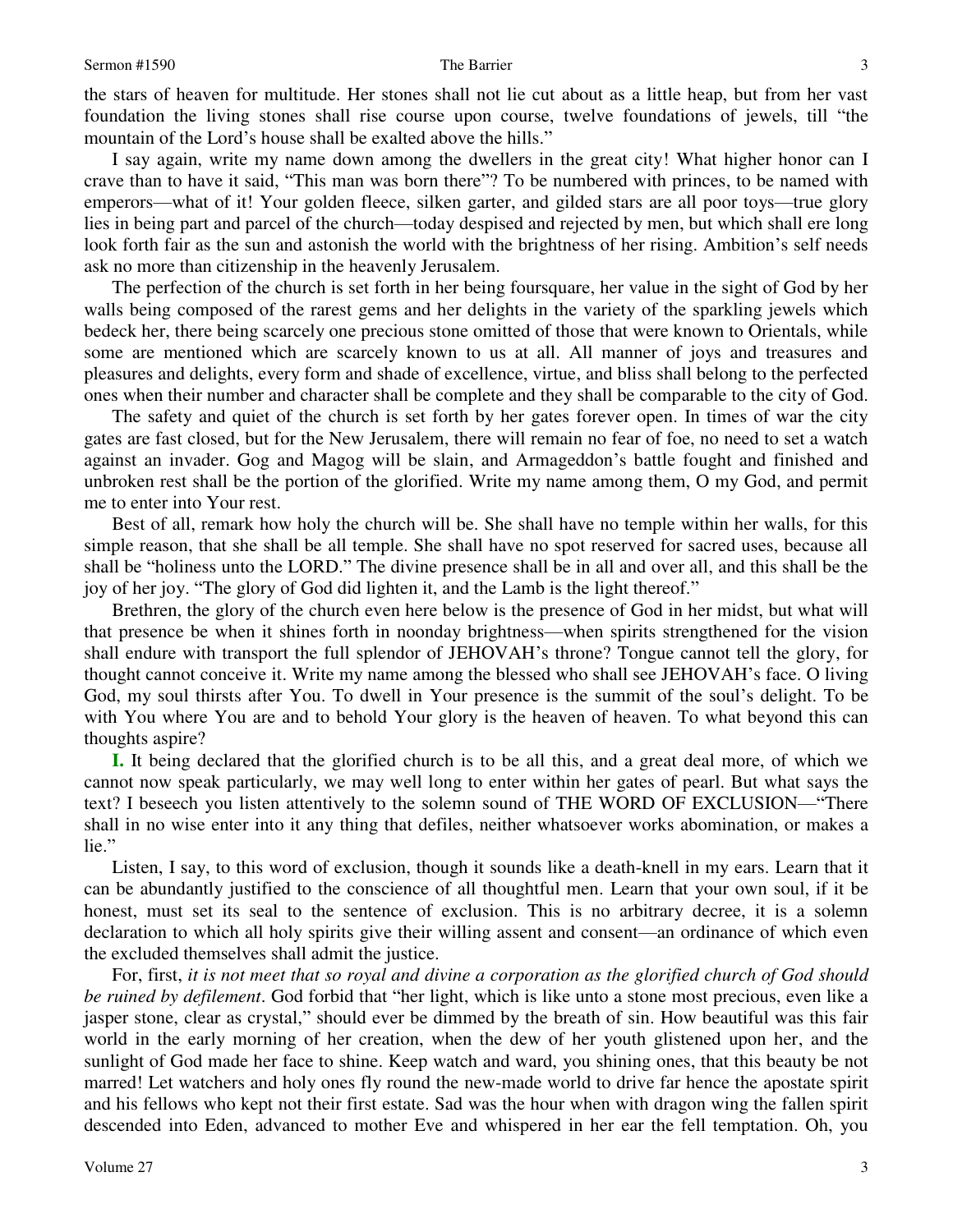seraphs, would God your fiery swords had kept out the arch-deceiver, that this world might never have fallen, that we might have dwelt here amidst sunny glades, by pure rivers rippling o'er sands of gold, a holy and happy race, making every hill and valley vocal with the praises of God.

 Now, O earth, you are a field of blood, but you might have been a garden of delights. Now are you one vast cemetery, where all the dust was once a part of the living fabric of mortal men—but you might have been as the firmament filled with stars, all shining to their Creator's praise. Alas that Eden should now remain only as a name—gone as a vision of the night! Inasmuch as we could heartily wish that evil had never entered into the primeval world, we earnestly deprecate the idea that it should ever defile the new. Shall those new heavens ever look down with amazement upon the flight of a rebellious spirit, flying, beneath their serene azure, on an errand of destruction? Shall the jeweled walls of the thrice holy city be overleaped by an enemy of the King who is there enthroned? Shall the serpent leave his horrid trail upon the heavenly Eden, twice made of the Lord? God forbid!

 The purity of a world twice made, the perfection of the church of the regenerate, the majesty of the presence of God, all demand that every sinful thing should be excluded. All heaven and heavenly things cry, "Write the decree and make it sure, there shall in no wise enter into it any thing that defiles." Grave it as in eternal brass and let omnipotence go with the decree to execute it with the utmost rigor, for it would be horrible indeed if a second time evil should destroy the work of God. Into the church of the firstborn above, the breath of iniquity must not enter. It cannot be that the work which cost the Redeemer's blood should yet be defiled. The eternal purpose of the Father and the love of the Spirit forbid that the Lord's own perfected church should be invaded by any unholy thing.

 Brethren, there can be no entrance of evil into the kingdom of God, for *it is the very essence of the bliss of the glorified church that evil should be excluded*. Imagine for a moment that the decree of our text were reversed or suspended, and that it were allowed that a few unregenerate men and women should enter into the glorified church of God. Suppose, in addition, that those few should be of the gentler sort of sinners, not those who would profanely blaspheme the name of God, nor openly break the eternal Sabbath, but a few who are indifferent to God's glory and cold and formal in His praise. How could heaven bear with these? These who are neither cold nor hot are sickening both to Christ and to His people, and must they endure the nausea of their society? Why, as in a living body the existence of a dead piece of bone breeds fret, and pain, and disease, so would the presence of these few defiling ones cause, I know not what, of disquietude and sorrow. It must not be.

 Love to the saints demands that they be no more vexed by sin or sinners. Pity, mercy, yes, even the partiality of kindred love dares not ask that it may be. All heaven is up in arms at the supposition. Holy spirits are alarmed at the idea that they should again be tempted by the presence of evil. Bar the gates of pearl and never open them again, you spirits, rather than that there should come upon that pure street of transparent gold a foot that will not walk in the ways of God's commandments, or the halls of Zion be disgraced by a single spirit that shall refuse to love the holy and exalted name. Heaven were not heaven if it were possible for evil of any sort to enter there. Therefore, stand firm, O dread decree, for it would be cruelty to saints and destruction to heaven that there should in anywise enter into it anything that defiles.

Furthermore, let me beg you to consider that there is an impossibility of any defiled, sinful, unrenewed person ever entering into the body corporate of the glorified church of God—*an impossibility within the persons themselves.* Look, good sirs, the reason why wicked men cannot be happy is not only because God will not let rebellion and peace dwell together, but because they will not let themselves be happy. The sea cannot rest because it is the sea and the sinner cannot be quiet because he is a sinner. How could you, O natural, unregenerate man, ever enter into the kingdom of heaven as you are? You are not capable of it. It is not possible to you. Holiness has in it no attractions for you, since you love sin and the wages of it. You do not know God and cannot see Him, for this is the privilege of the pure in heart and of them alone. You live in a world where everything has been made by the great Lord and yet you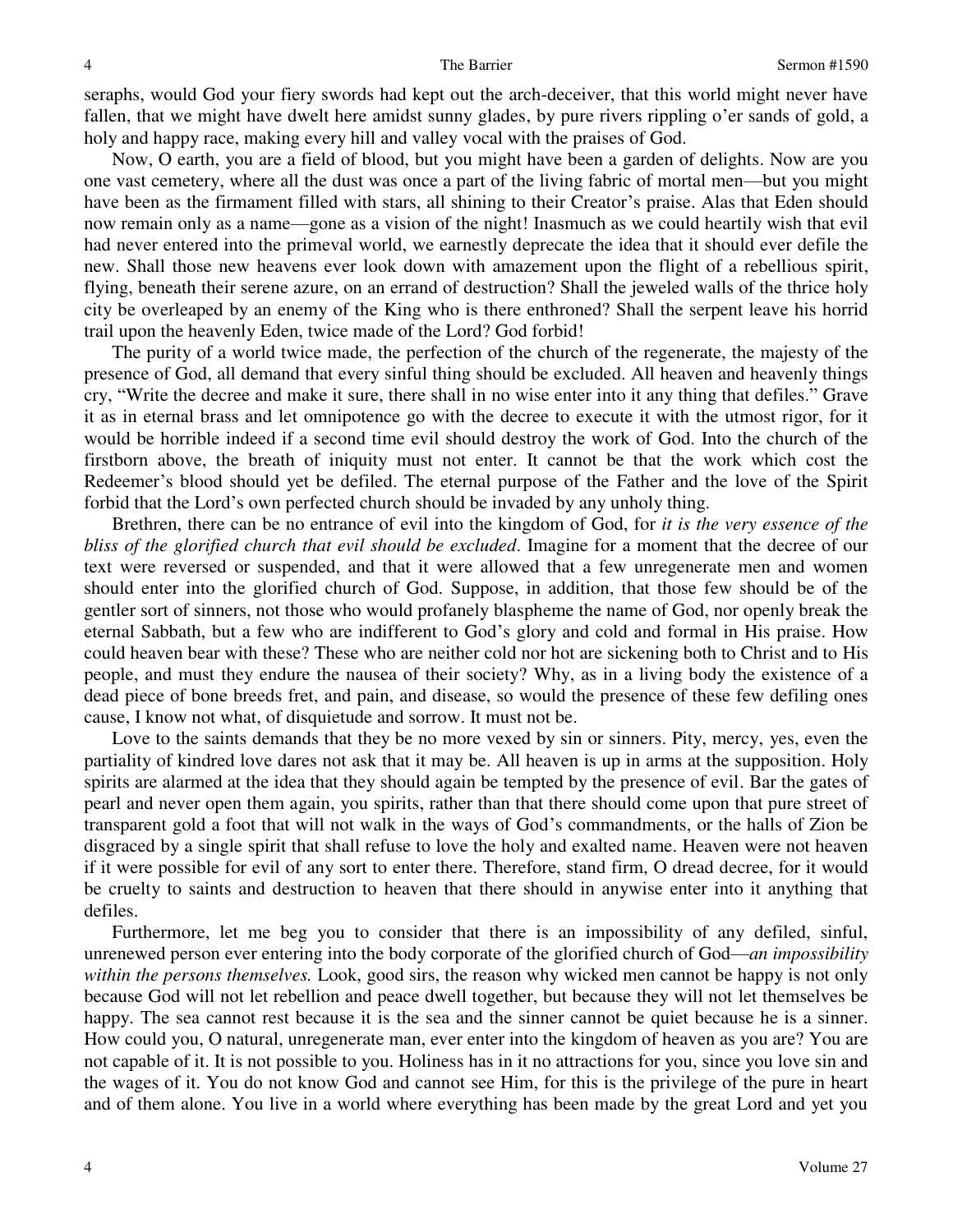do not perceive His hands, so great is your blindness. Shall blind men grope through the streets of the New Jerusalem?

 You are unacquainted with the simplest elements of spiritual things, for they can only be spiritually discerned, and you have no spiritual faculty. You are blind and deaf, yea, dead to God and heavenly things—you know you are. Well, then, of what use would it be that you should enter the spiritual realm, supposing it to be a place? For if you were admitted into the place called heaven, you would not be a partaker of the state of heaven, and it is the state of mind and character which is, after all, the essence of the joy. To be in a heavenly place and not in a heavenly condition would be worse than hell, if worse can be. What are songs to a sad heart? Such would heaven be to an unrenewed mind. The element of glory would destroy, rather than bless an unrenewed mind.

 It is as though you saw before you a blazing furnace in which happy creatures disported themselves among the flames, bathing themselves in the white heat, leaping in rapture amid the rising sparks, for they are children of the flame, who drink in fire and find it life. Imagine yourself to be a poor fly such as you hear buzzing on the windowpane, and you ask to enter into the glow of the furnace, thinking to be as merry as the fire-children. Keep back. Why tempt your doom? You will die soon enough—why ask to perish more quickly? No place would be so dreadful to a sinner as the place where God is most openly manifest. That holy element, which is the habitat of the new-born soul, would be the grave, the everlasting prison-house if an unholy soul could enter there.

 To the wicked, the day of the Lord is darkness and not light, and the glory of the Lord is terror and not bliss. Oh, unconverted hearer, they sing in heaven, but in their songs your ear would find no delight. They worship God in heaven, but as divine worship is irksome to you, even if it be kept up for an hour or so below, what would it be to dwell forever and ever in the world to come in the midst of hallelujahs? O soul defiled with sin, you are incapable of heaven. The Roman Emperor Caligula, in his madness, made his horse first consul of Rome—but his horse could not be a magistrate—it could not judge or govern, whatever the emperor might decree. Though he fed it upon gilded oats from an ivory manger, it was a horse and nothing more.

 Even so, if a man is unregenerate and unbelieving, we may do what we will with him, but he cannot rise to spiritual joys, and if we could even bid him come into heaven, still he would remain what he was, incapable of the joy and bliss which God has prepared for them that love Him. So stands it a fact in the very essence and nature of things, that there shall in no wise enter into the realm of the spiritual, the kingdom of the true, the land of the blessed, the home of the perfected, anything that defiles. It cannot come there from incapacity within itself.

 Let me add that *our own hearts forbid that evil should so enter*. As I mused on this text, I supposed myself to be defiled with sin, yet standing outside the pearl gates of heaven. Then I said within myself, "If I might enter there defiled as I am, would I do so?" And my heart answered, "No, I would not if I might. How could I blot such brightness and spoil such happiness?"

 Suppose myself infected today with a deadly fever—an incurable typhus which would bring death to any that touched me? The blast is pitiless and the snow is falling, and I stand shivering at the door of one of your houses longing for shelter. I see inside the room your little children, sporting in full health. Shall I venture among them? I long to escape from the cold without, but if I should enter your room I should bring to you fever, and death to your innocent little ones and to yourselves, and thus turn your happiness into misery. I would turn away and brave the storm, and sooner die than bring such desolation into a friend's home.

 And well might any honest spirit say at sight of the perfect family above, "No, if I might, I would not be admitted into a perfect heaven while yet I might defile it and spread the contagion of moral evil." You know, brethren, how a few rags from the East have sometimes carried a plague into a city. And if you were standing at the dock when a plague-laden ship arrived, you would cry, "Burn those rags. Do anything with them, but keep them away from the people. Bring not the pest into a vast city where it may slay its thousands!"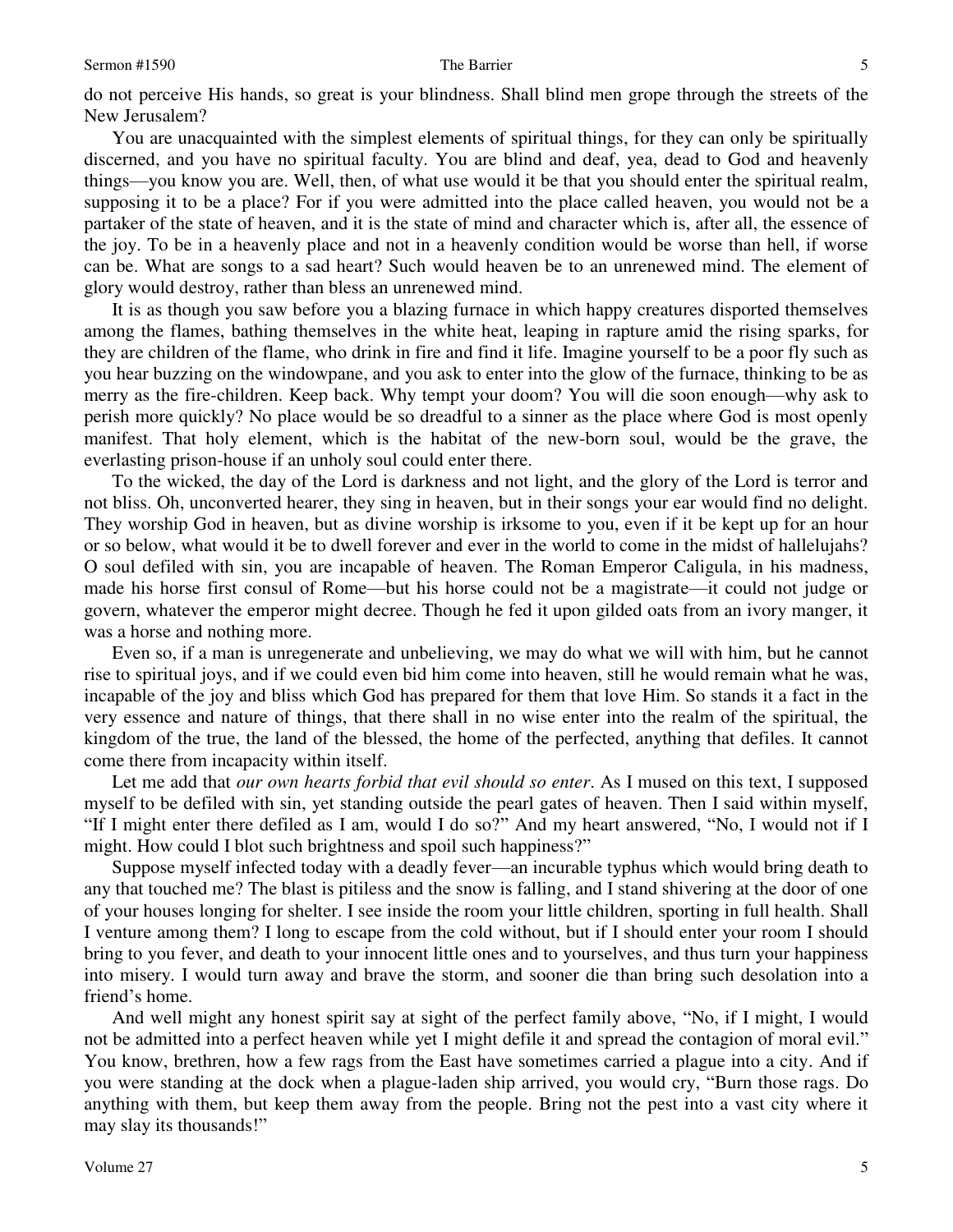So do we cry, "Great God, forbid it that anything that defiles should enter into Your perfected church! We cannot endure the thought thereof." Draw your swords, you angels. Stand in your serried ranks, you seraphim, and smite every defiled one that would force a passage within the gates of pearl. It must be so—"There shall in no wise enter into it any thing that defiles."

 The fiat of God has gone forth and the fiery sword is set at the gate of the new Eden. Into the first paradise there came the serpent—into the second never shall the subtle tempter enter. Into the first paradise there came sin and God was driven from it as well as man—but into the second there shall never come anything that approximates to sin or falsehood, but the Lord God shall dwell there forever and His people shall dwell there with Him. Thus much, then, upon the word of exclusion.

**II.** I desire, as I continue this meditation in the power of the Holy Spirit, not so much to preach as to think inwardly and ask you to think with me OF THAT WORD OF EXCLUSION WORKING WITHIN THE SOUL—within my soul, within yours.

 They sit in judgment upon me and it chastens me. It strikes home to my conscience and rouses me to self-examination. Its voice is solemn and strikes heavily upon the ear, as we remember its wide sweep and comprehensive breadth—"There shall in no wise enter into it *any thing* that defiles." No person who defiles, no fallen spirit, or sinful man can enter. And as no person, so no tendency, leaning, inclination, or will to sin can gain admission. No wish, no desire, no hunger towards that which is unclean shall ever be found in the perfect city of God. Nor even a thought of evil can be conceived there, much less a sinful act performed. Nothing shall ever be done within those gates of pearl contrary to the perfect law, nor anything imagined in opposition to spotless holiness.

 Consider such purity and wonder at it. The term, "any thing that defiles," includes even an idea, a memory, a thought of evil. Thoughts that flit through the mind as birds through the air that never roost or build a nest—even such shall never glance across the skies of the new creation. It is altogether perfect! And mark well, that no untruth can enter—"neither whatsoever makes a lie." Nothing can enter heaven which is not real. Nothing erroneous, mistaken, conceited, hollow, professional, pretentious, unsubstantial, can be smuggled through the gates. Only truth can dwell with the God of truth. These are sweeping and searching words—no evil, nothing that works to evil—no falsehood, nothing that works to falsehood, can ever enter into the triumphant church of God. O my soul, my soul, how bears this upon you? Cuts it not to the very quick? For how are you to enter defiled as you are, and so diseased with falsehood of one sort or another?

 Well may we be aroused when we remember what defiled and defiling creatures we have been in the days of our unregeneracy. Brethren, let us not shrink from the humbling contemplation. Come down from your high places and see the horrible pit in which you lie by nature. Think of your past lives, I pray you, of those days in which you found pleasure in walking after the flesh. I call on you to remember the sins of your youth and your former transgressions, of thought, word, and deed. If they are shut out who defile, and are defiled, where are you? Where are you? These sins of ours, though they were committed years ago, are none the less sinful today—they are as fresh to God as if we perpetrated them this very moment.

 Your are still red-handed, O sinful man, though your crime was worked some twenty years ago. Your are black, O sinner, still, though it be fifty years ago that your chief sin was committed, for time has no bleaching power upon a crimson sin. The guilt of an old offense is as fresh as though it were wrought but yester-morn. Our sins in themselves make us unclean and unfit for holy company and alas, they are many.

 Our sins have left a second defilement on us by creating the tendency to do the like again. Is there one among us that has sinned who does not know that he is all the more likely to sin again? Since after once being drawn aside by sin, there are stronger draggings in the same way—sin once committed becomes a fountain of defilement. The stream in which the fish has sported will be sought by it again in its season and the swallow will return to its old nest—even so will the mind return to its folly. Ay, so it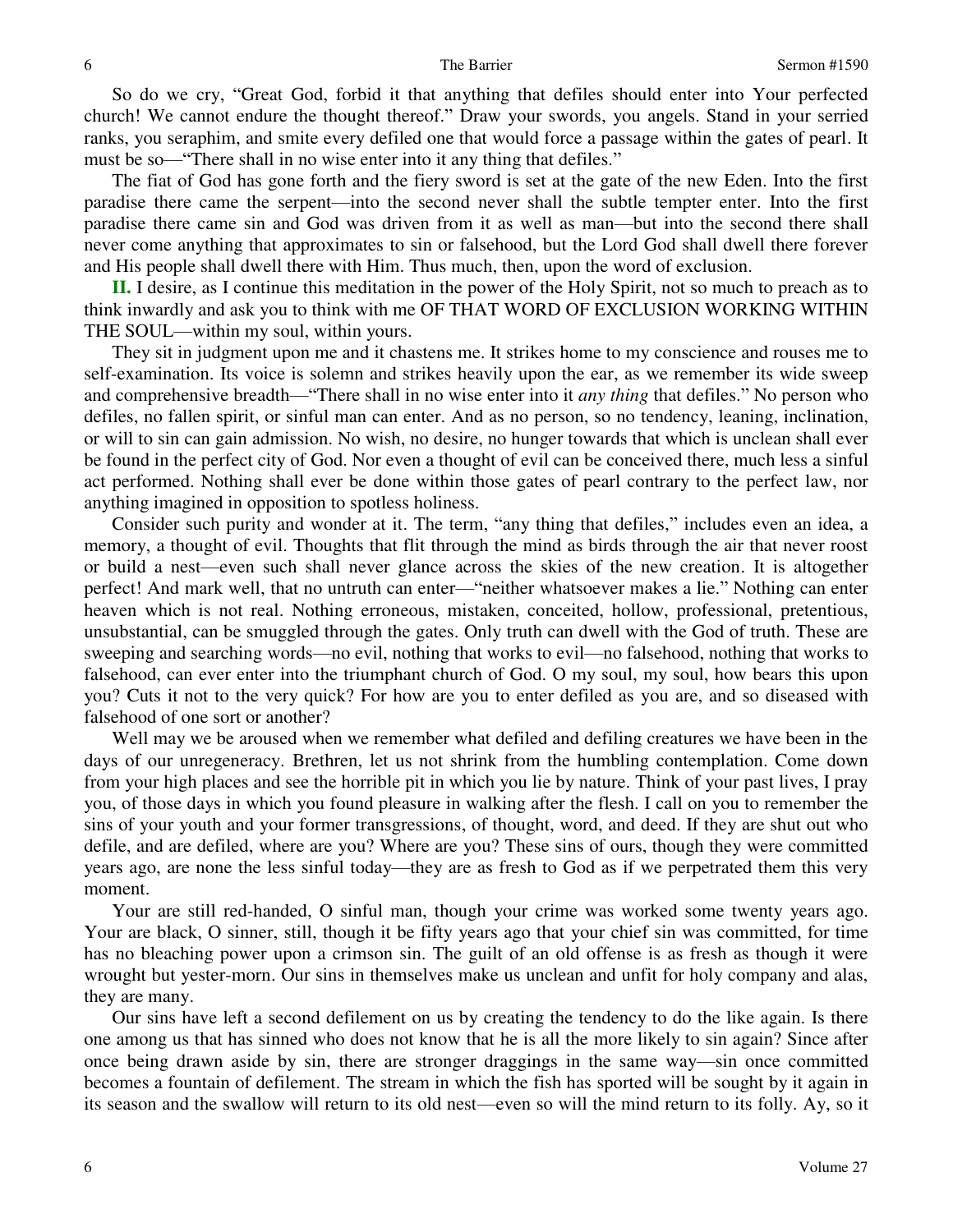is, and if everything that defiles is shut out from the holy city—my God, my God—am not I shut out too?

 Bethink you that not only does actual sin shut men out of heaven, for this text goes to the heart by reminding us that we have within us inbred sin, which would defile us speedily, even if we were now clean of positive transgression. The fount from which actual sin comes is within every unrenewed bosom. How can you and I enter heaven while there is unholy anger in us? The best of men are too apt to retain an unhallowed quickness of temper, which under certain circumstances works wrath. There shall in no wise enter into heaven a hasty temper, or a quick imperious spirit, or a malicious mind, for these defile. In certain persons there is no quickness of spirit, but there is a cold, chill obstinacy, so that having once resolved, though the resolve be evil, they stand to it doggedly and cannot be moved. Like obstinate mules, they can scarcely be driven—blows cannot stir them from their purpose. Disobedient obstinacy cannot enter the kingdom—my hearers, are you under its dominion?

 And oh, there is in all of us a lusting after evil of some sort or other. Only place us in certain conditions and the flesh longs after forbidden things, and though we chide ourselves and check the longing, yet is there not within us a relish for the sweet stolen morsels of transgression? We could weep our eyes out when we discover what a palate for pleasurable sin our old nature still retains—yes, a longing for the very sin of which we most bitterly repent and from which we most eagerly long to be delivered. How can we hope to enter heaven if there are these appetites in us? They are there and they defile! What can we do?

 There, too, is that vile thing called, "pride." Why, some of us cannot be trusted with a pennyworth of success, but we are exalted above measure. Some of God's children cannot have ten minutes' fellowship with Christ but they must needs put on their fine feathers and crow right lustily because they feel themselves to be nearing absolute perfection. Alas for the pride of our hearts and the pollution which comes of it! How can such vain creatures be admitted among the glorified?

 Nor is this all, for sloth preys on many and tempts them to shun God's service, and especially to shun the cross of Christ. Sloth is a rust which has a sadly defiling power—we gather moth and mildew from inaction. Never is a man pure who is not zealous in the service of God. We rot to corruption if we lie still. How, then, shall we be admitted within the jeweled city?

 Ah, look within your heart, my brother—look steadily beneath the fair film of the surface and mark the inward evil which it conceals. Judge not yourself alone when at your best, occupied with your prayers and praises and almsgivings, but look steadily into your soul at other times, and you shall see a loathsome mass of evil life, a seething corruption moving within your heart—for evil remains even in the regenerate—and this cannot enter heaven. Thank God, it cannot.

 Even though the word of exclusion staggers me and sends me back as with a stunning blow, and makes me cry, "You shut me out, my God, by this Your decree," yet I feel that if it be so, the decree is right, and just, and good. "There shall in no wise enter into it any thing that defiles." Amen and amen.

 Now, I ask you whether this word of exclusion does not, in you who know its meaning, slay all hope of self-salvation? For, first, here are our past sins, and they defile, and make us defiling. How are we to get rid of them? How can we wash out these polluting blots? Tears! So much salt water thrown away if looked upon as a bath for sin! Good works performed! They are already due to God. How shall future discharge of debts repay the past? O my God, if I have ever known what sin means, I have also known that it is impossible that its defiling nature should ever be changed, or that the pollution should ever be removed by any efforts of my own.

 I spoke with one the other day who said that she was seeking salvation by good works. I knew that she had performed self-denying acts of charity and I asked her whether she felt nearer to the salvation at which she aimed. I knew that I spoke to a sincere, honest person and her reply did not surprise me. She answered sadly, "The more I do, the more I feel I ought to do, and I am no nearer to the point I am aiming at." And so it is—the more a sincere heart does seek to serve God, the more it feels the shortcoming of its service of Him—and the more a person seeks after purity by his own efforts, the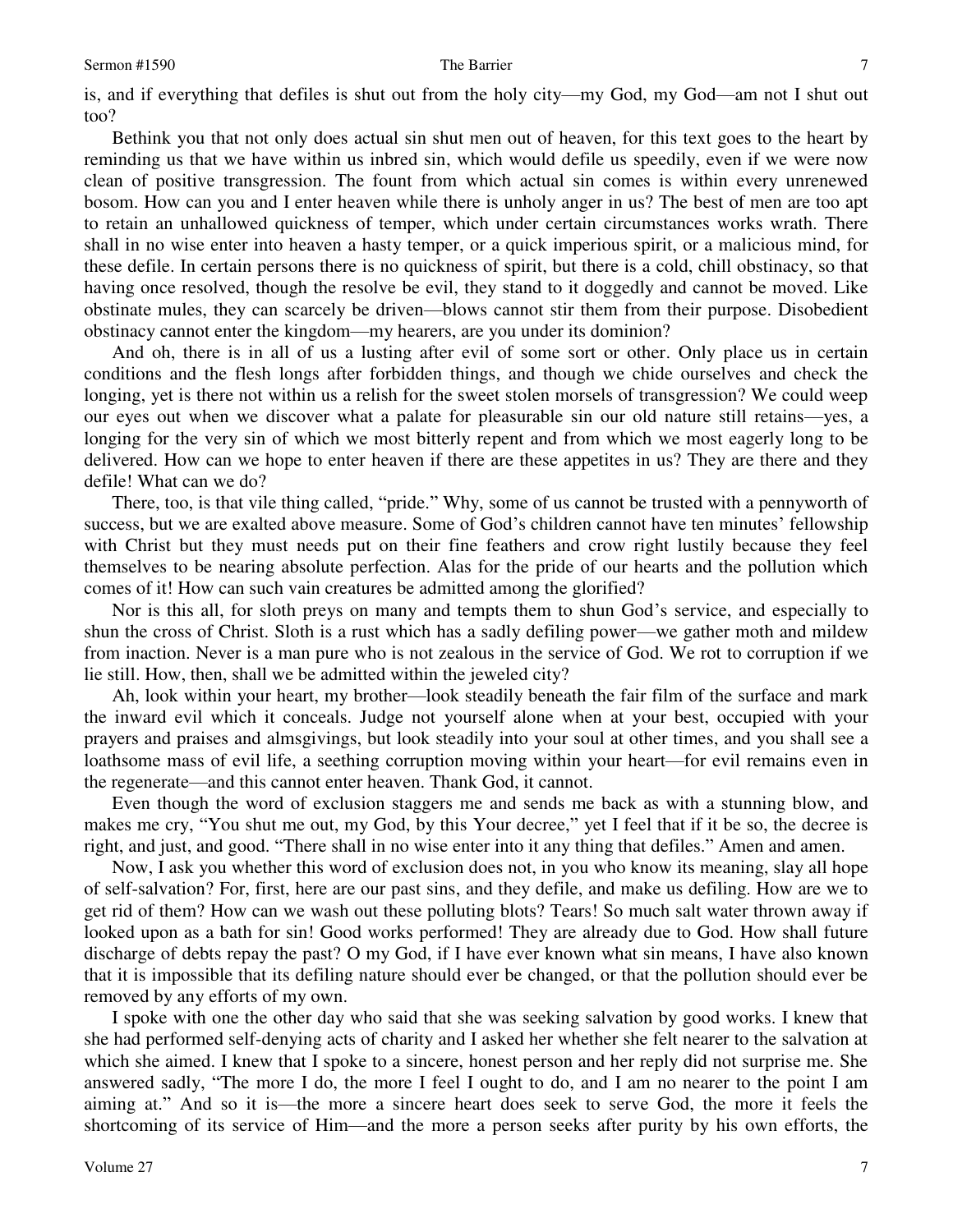further he judges himself to be from it. Our standard rises as we rise toward it. Our conscience becomes tender in proportion as we obey it and so, in the nature of things, rest of heart comes not in that manner.

 Ah, there remains not beneath heaven anything that can wash out the defilement of past sin save one only cleansing flood. O sinful man, plunge your hands into the Atlantic and you shall crimson every drop of its tremendous waters, and yet the stain shall be as scarlet as before. No, no, no—it is certain that no man can enter heaven by reason of his transgression and his sinfulness, except omnipotence shall cleanse him.

 But then look at the other part of the difficulty, that is, the making of your own heart pure and clean. How shall this be done? How shall the Ethiopian change his skin and the leopard his spots? Have you tried to master your temper? I hope you have. Have you managed it? Your tendencies this way or that, you have striven against them, I hope, but have you mastered them?

 I will tell you. You thought you had. You thought you had bound the enemy with strong ropes—you tied him and you fastened him down, and you shut him up in an inner chamber, and you said, "The Philistines be upon you, Samson." You felt that the champion was vanquished now, but oh how grimly did he laugh at you as the old adversary arose within you, and snapped the bonds, and hurled you to the ground. Defeated when you thought that you had won the victory. I cannot overcome myself, nor overcome my sin. I will never cease from the task, God helping me, but apart from the divine Spirit, the task is as impossible as to make a world.

**III.** It seems to me that we may most fitly come to the close of our sermon by thinking of THE WORD OF SALVATION which just meets the difficulty raised by the sentence—"There shall in no wise enter into it any thing that defiles."

 But first, my past sin, what of that? There are many who are even now within the church of God above and we will ask concerning them, "Who are these arrayed in white robes and whence came they?" We receive the reply, "These are they that have washed their robes and made them white in the blood of the Lamb." "In the blood of the Lamb!" I feel as if I could sing those words. What joy that there should be anything that can take all my stains away—all without exception and make me whiter than snow.

 If Christ be God, if it be true that He within that infant's body contain the fullness of the deity, and being thus God and man, He did take away my sin, and in His own body on the tree did bear it and suffer its punishment for me, then I can understand how my transgression is forgiven and my sin is covered. Short of this, my conscience cannot rest. The misty atonements of modern divines cannot calm my conscience—they are not worth the time spent in listening to them, they are cobwebs of the fancy, altogether insufficient to sustain the strain even of the present conscience, much less of the conscience which shall be aroused by the judgment bar of God.

 But this truth of God—Christ, instead of me, God Himself the offended one in the offender's place, bowing His august head to vengeance and laying His eternal majesty in the dishonor of a tomb—this is the fullness of consolation. O Lamb of God, my sacrifice, I shall enter heaven now! I shall pass the scrutiny of the infallible watchers. I shall not be afraid of the eyes of fire. I shall be without spot or wrinkle, or any such thing—"Washed in the blood of the Lamb!" This is our first great comfort, brethren—"He that believes in him is not condemned." He that believes in Him is justified from all things from which he could not be justified by the law of Moses. "There is therefore now no condemnation to them that are in Christ Jesus."

 But here is the point, there is still no entrance into the holy city as long as there are any evil tendencies within us. This is the work, this is the difficulty, and since these are to be overcome, how is the work to be done? Simple believing upon Christ brings you justification, but you need more than that—you need sanctification, the purgation of your nature, for have we not seen that until our nature itself is purged, the enjoyment of heaven is impossible? There can be no knowledge of God, no communion with God, no delight in God hereafter unless all sin is put away and our fallen nature is entirely changed. Can this be done?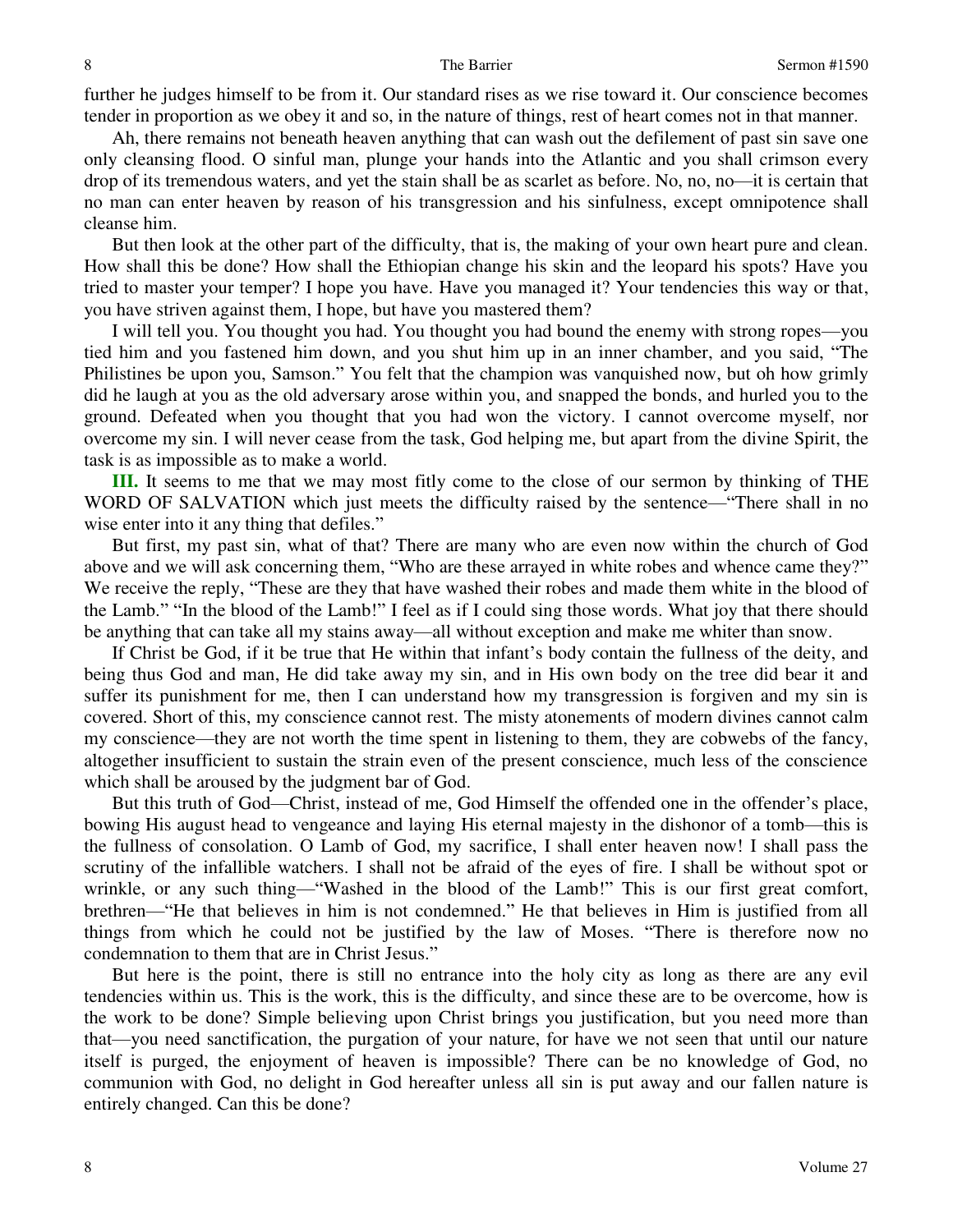It can. Faith in Christ tells us of something else beside the blood. There is a divine person—let us bow our heads and worship Him—the Holy Ghost who proceeds from the Father—and He it is who renews us in the spirit of our minds. When we believe in Jesus, the Spirit enters into the heart, creating within us a new life. That life struggles and contends against the old life, or rather the old death and as it struggles, it gathers strength and grows. It masters the evil and puts its foot upon the neck of the tendency to sin.

 Do you feel this Spirit within you? You must be under its power or perish. If any man have not the Spirit of Christ, he is none of His. I would not have you imagine that in death everything is to be accomplished for us mysteriously in the last solemn article—we are to look for a work of grace in life, a present work, molding our character among men.

 Oh, sirs, the sanctifying work of the Holy Spirit is not a sort of extreme unction reserved for deathbeds—it is a matter for the walks of life and the activities of today. I do not know how much is done in the saint during the last minute of his lingering here, but this I know, that in a true believer the conquest of sin is a matter to be begun as soon as he is converted and to be carried on throughout life. If the Spirit of God dwells in us, we walk not after the flesh but after the spirit, and we mortify the corruptions and lusts of the old man. There must be now a treading under foot of lust and pride, and every evil thing, or these evils will tread us under foot forever in the future state where character never changes. There must be *now* a rejection of the lie, a casting out of the false, or we shall be cast out ourselves forever. There must be *now* a cry, "O LORD, you desire truth in the inward parts: and in the hidden part you shall make me to know wisdom. Purge me with hyssop, and I shall be clean: wash me, and I shall be whiter than snow."

 Beloved, it is to this we must come, to be washed in the water which flowed with the blood from Jesus' side, for there must be a purging of nature as well as a removal of actual transgression or else the inevitable decree, like a fiery sword, will keep the gate of paradise against us. "There shall in no wise enter into it any thing that defiles, neither whatsoever works abomination, or makes a lie."

O my hearers, suppose we should never enter there! No, start not, for the supposition will soon be a fact with many of you except you repent. Suppose we should be in the next world what some of us are now, defiled and untruthful—what remains?

 That is an awful text in the parable of the virgins—"And the door was shut." You read of those who said, "Lord, Lord, open to us," to whom He answered, "I know you not." You have read of them—will any of us be among them? Will any of us who has a lamp, and is thought to be a virgin soul, be among the shut out ones, on whose ears shall fall the words, "I know you not whence you are"? You see you cannot be anywhere else but *out* unless you are *in*. And you must be shut out if you are defiled and defiling.

 Dear heart, this is a question I beg you to look to at once. You do not know how short a time you have left to you in which you may look into it. Some who were here but a Sabbath-day or so ago are now gone from us. Eleven deaths were reported at one church meeting among our members! We are a dying people. We shall all be gone within a very short time.

 I charge you by the living God and as you are dying men and women—see to it that you are not shut out, so as to hear the fatal cry—"Too late, too late, you cannot enter now." There shall be no purgation in eternity and no possible way of entering in among the perfected, for it is written, "There shall in no wise enter into it any thing that defiles." No crying, "Lord! Lord!" No striving to enter in, no tears, no, not even the pangs of hell itself shall ever purge the soul so as to make it fit to join with the holy church above, should it pass into the future state uncleansed. Shut out! Shut out!

O God, may that never be true of anyone among us, for Christ's dear name's sake, Amen.

### **PORTIONS OF SCRIPTURE READ BEFORE SERMON—REVELATION 21**

### **HYMNS FROM "OUR OWN HYMN BOOK"—855, 867, 51**